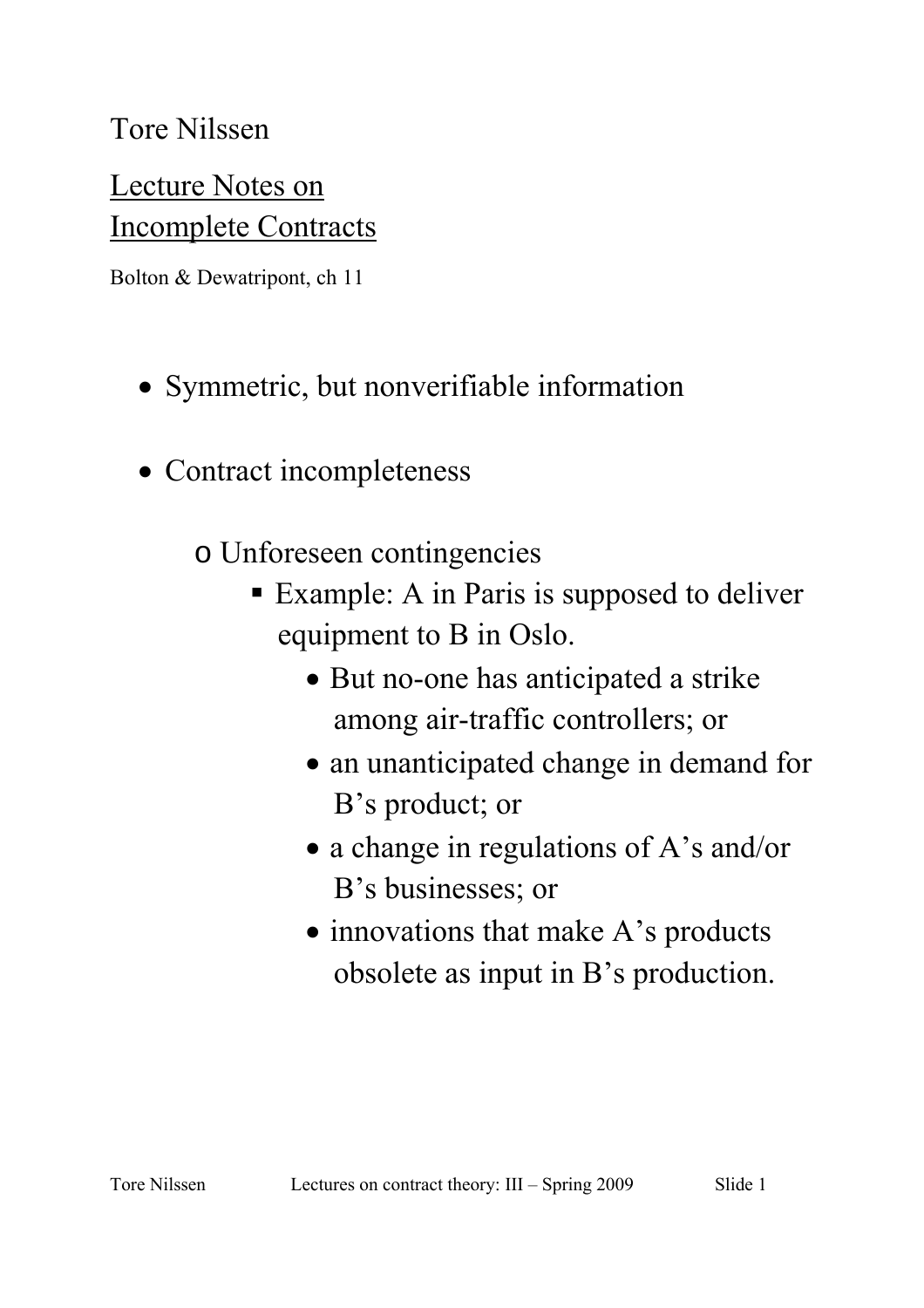o Simplicity

- The contract specifies that A sends one item in each delivery, even though B's requirements varies with wear and tear of her existing equipment, because it is too complicated to specify exactly under which conditions more than one item is needed, or those conditions are unknown.
- o Limitations
	- The contract is limited to one year, because it is difficult for B to see what her demands will be after that, and it is difficult for A to see what his abilities to deliver will be.
- The consequence of incomplete contracts: *Revisions and renegotiations*.
	- o Find a new delivery time given the strike and how the costs of the delay are to be distributed between A and B.
	- o Order more items when the contracted delivery is too small and agree on the price of the extra items
	- o Extend the duration of the contract and agree on terms for the next period.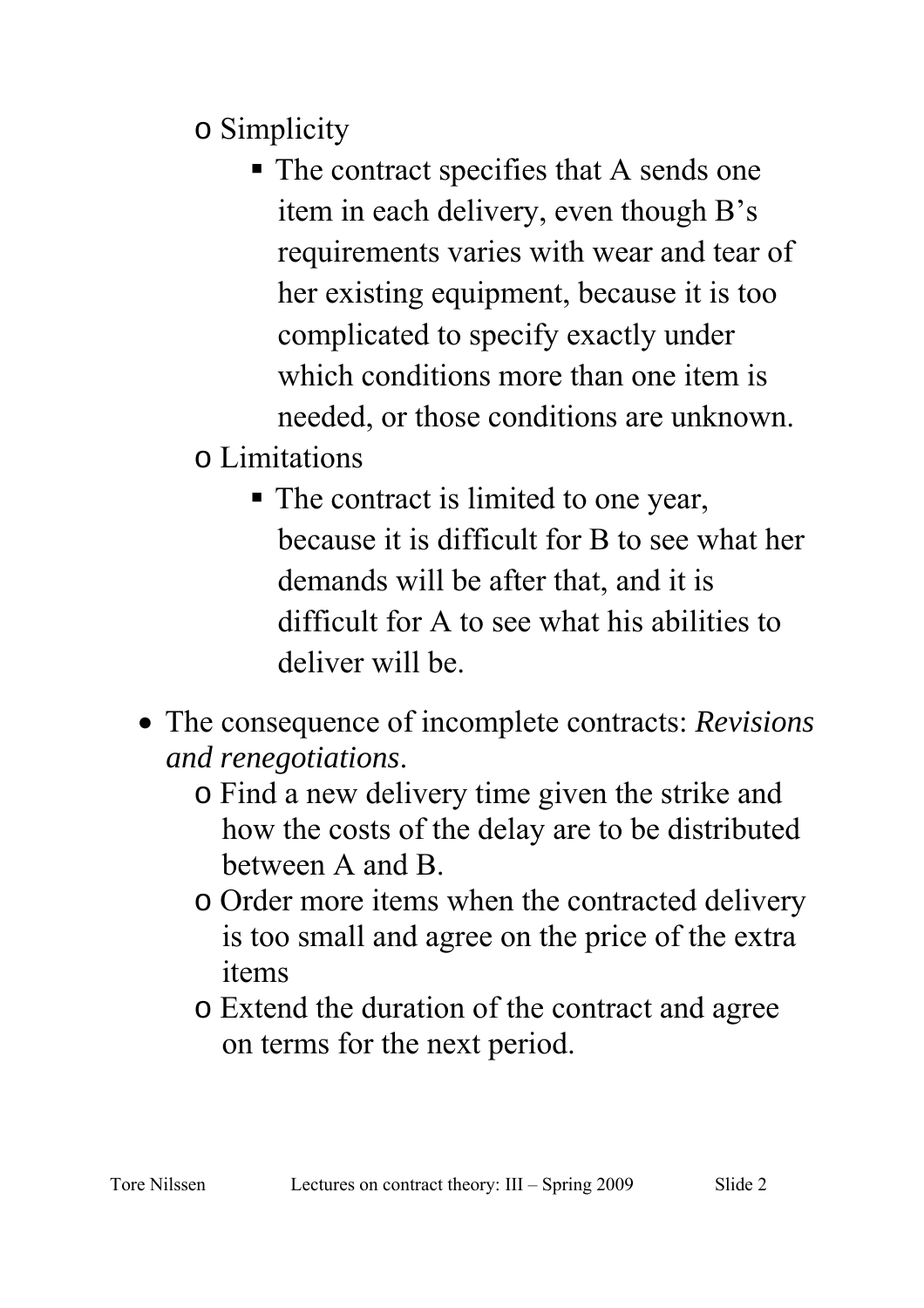- The *ex post* costs of renegotiation
	- o Negotiations over revisions take time and resources
	- o At the stage of renegotiation, the two parties may be asymmetrically informed
		- B has received information, since the initial contract was written, about the demand for its products. This information is not known to A.
- So why bother to renegotiate?
	- o The contract parties cannot switch without costs if they have made *ex-ante* relationshipspecific investments.
		- B may have made investments in machinery that is customized to the equipment delivered by A
		- A may have made investments in knowledge about the production process that is specific to the requirements of B.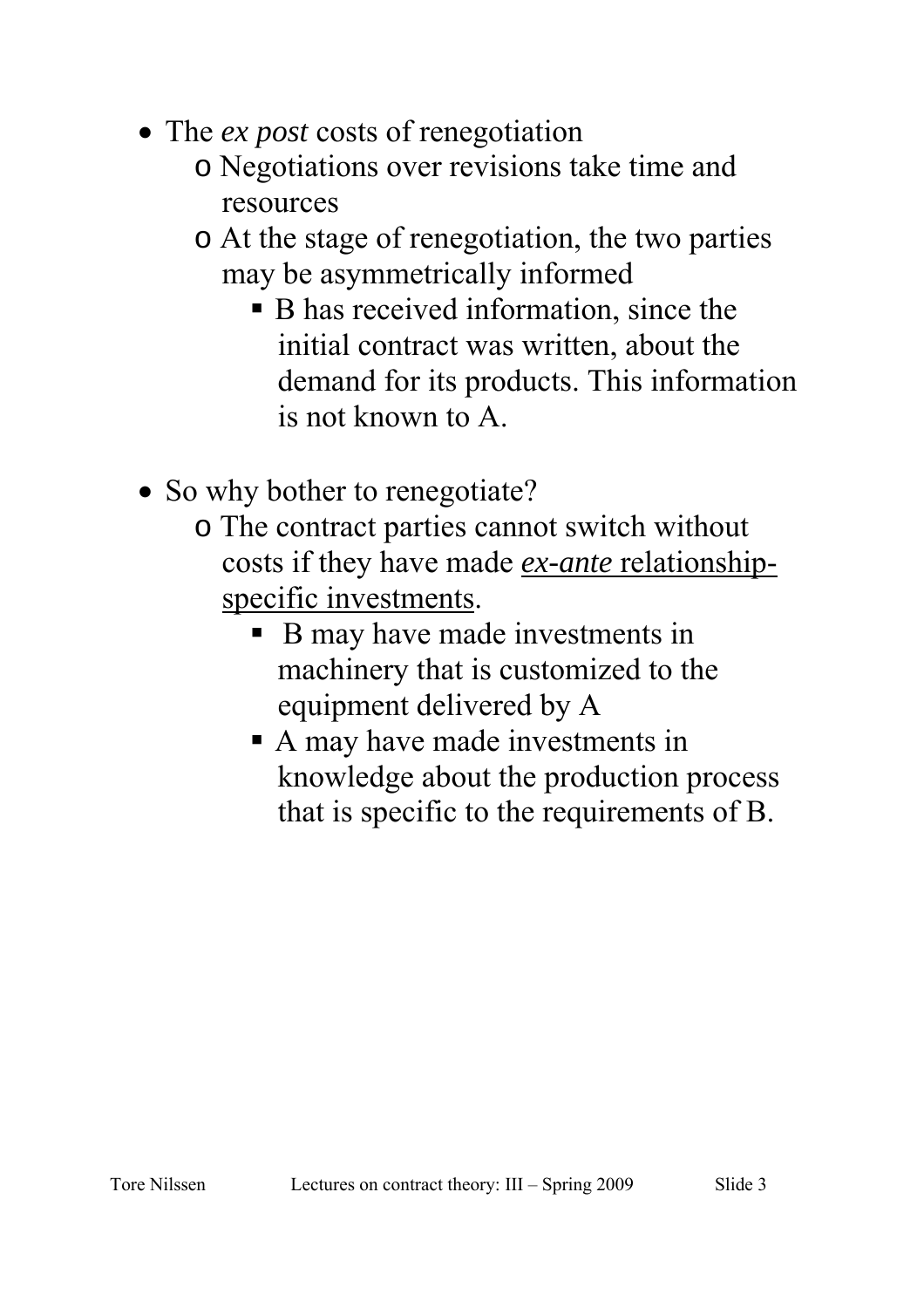- The hold-up problem: the *ex ante* cost of renegotiation
	- o If such investments in the relationship cause problems for you later on, when revision of the contract is necessary, you may want to invest less than what is socially optimum.
		- Because of the risk of renegotiation later on, A and B use machinery and knowledge that are more general-purpose than what would be profitable for them if a complete contract could be written.
		- If B's machinery can only be used together with equipment from A, then B's bargaining position during renegotiations is weak. B does not want this to happen.
- Institutional design
	- o Corporate governance
		- integration or not?
			- hold-up vs incentives when integrated
			- allocation of control rights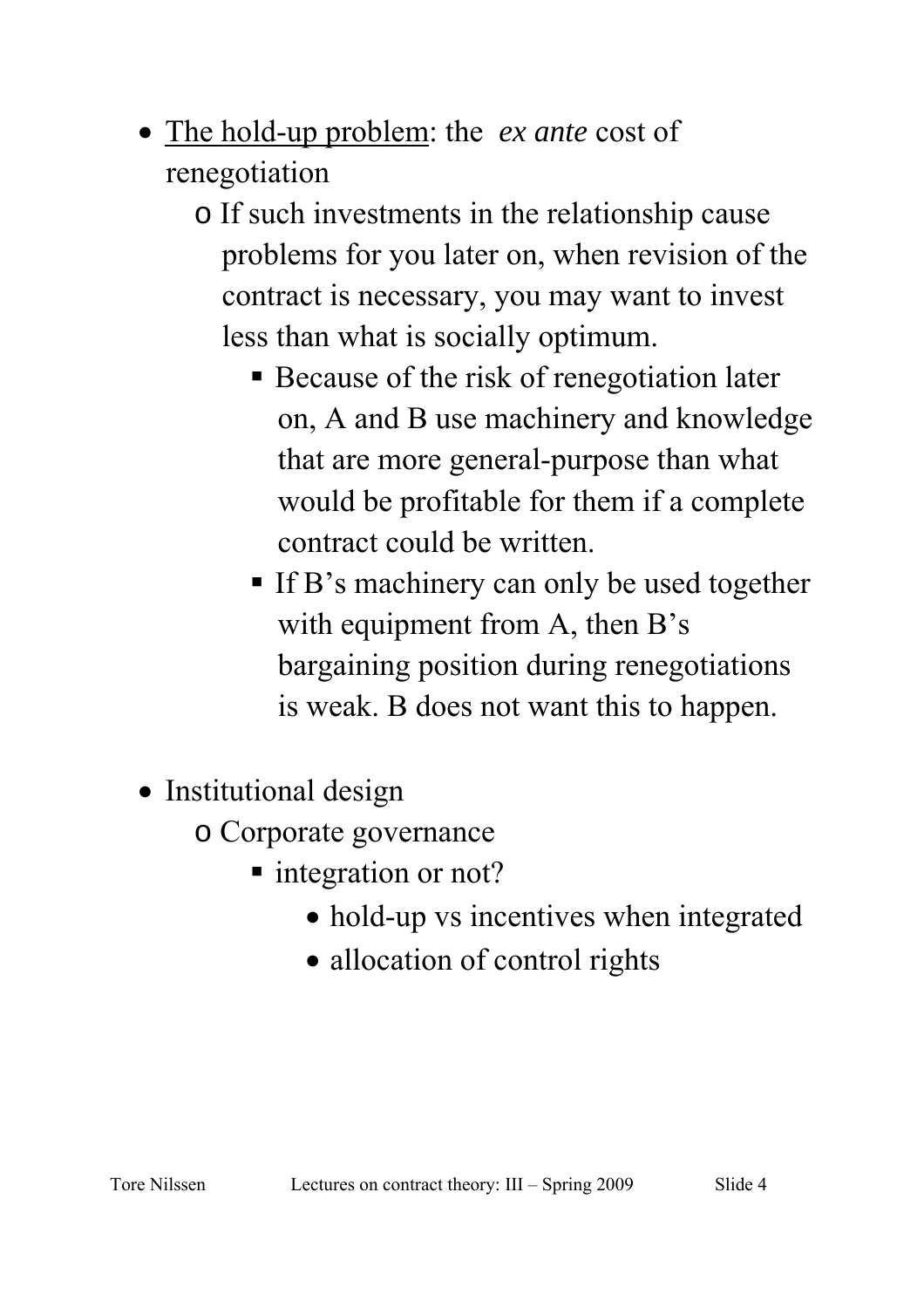### The property-rights theory of the firm

- Grossman and Hart (1986), Hart and Moore (1990).
- A set *I* of agents. A set of physical assets  $\overline{A}$ . Two stages.
	- o Stage 1: Each agent makes an *ex-ante* investment  $x_i$  at a cost  $\psi(x_i)$ ; this investment is potentially specific to some of the assets,  $A \subseteq$  $\overline{A}$ . Let  $x = (x_1, ..., x_l)$ .
	- o Stage 2: Some subset *S* ⊆ *I* of the agents can combine with some of the assets,  $A \subseteq \overline{A}$ , to generate a surplus from trade, *V*(*S*, *A* | *x*).
- Extreme contractual incompleteness: no initial contract exists.
	- o Only allocation of ownership can take place ex ante. This allocation affects the division of the ex post surplus, not the size of it.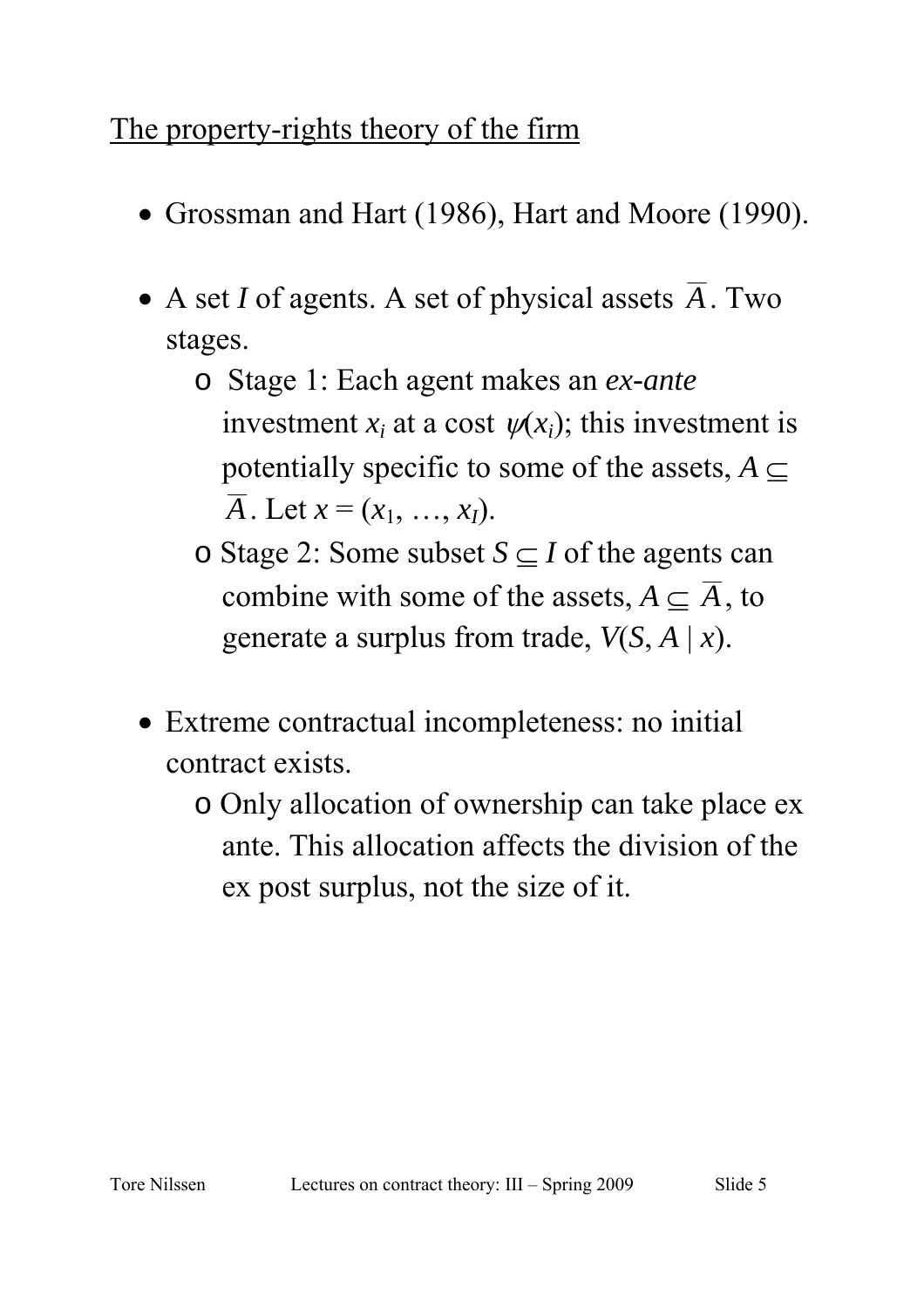- The *allocation of ownership* is determined by a mapping  $\omega(S)$  from the set of all subsets of *I* to the set of all subsets of *A*.
	- o The agents in  $S \subseteq I$  control the assets in  $\omega(S) \subseteq$ *A*.
	- o An asset can at most be controlled by one of the groups *S* or its complement *I*\*S*.

 $\omega(S) \cap \omega(\Lambda S) = \varnothing$ 

o If an asset is controlled by the subgroup  $S' \subseteq S$ , then it is also controlled by *S*.

 $\omega(S') \subset \omega(S)$ .

- Multilateral *ex-post* bargaining: How is the surplus distributed among the members of a group?
	- o The *Shapley value*: each group member gets the expected contribution of that member to the overall ex post surplus that the trade among group members generates.
- Given an ownership allocation  $\omega(S)$ , ex ante investments *x*, and the ex post surplus generated for a given group *S* of agents,  $V(S, \omega(S) | x)$ , an agent *i* ∈ *I* gets

$$
B_i(\omega | x) =
$$
  
\n
$$
\sum_{S \mid i \in S} p(S) \{ V(S, \omega(S) | x) - V(S \setminus \{i\}, \omega(S \setminus \{i\}) | x) \},
$$
  
\nwhere  $p(S) = \frac{(s-1)!(1-s)!}{1!}$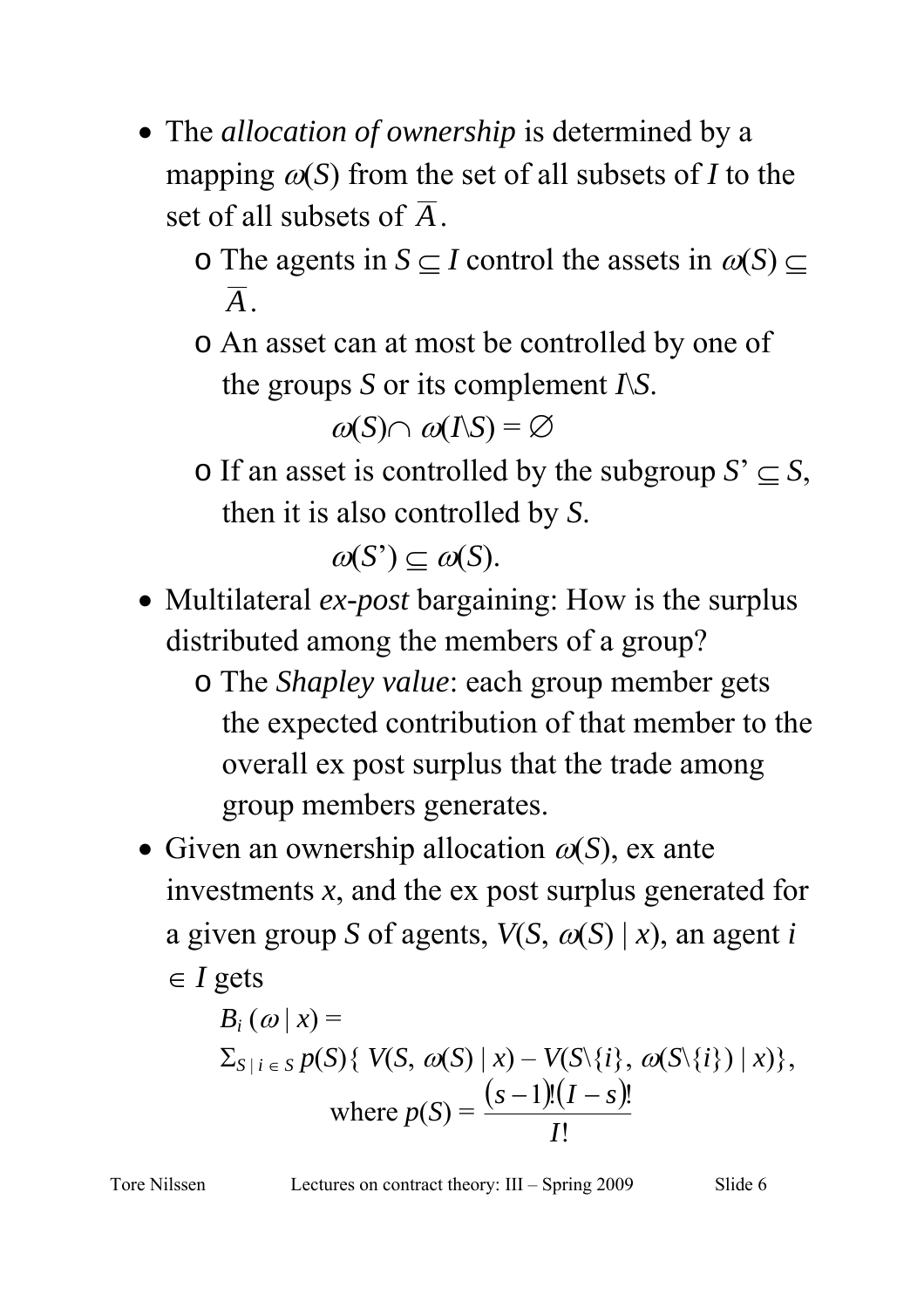- Example: a printer and a publisher
	- $\circ$  Two agents:  $I = 2$ . Two assets:  $\overline{A} = \{a_1, a_2\}.$
	- o Agent 1: printer. Agent 2: publisher.
	- $\circ$  *Ex ante* investments  $x = (x_1, x_2)$  at stage 1, trade at stage 2.
	- o Three ownership allocations
		- Nonintegration:

$$
\omega(1) = \{a_1\}, \omega(2) = \{a_2\}.
$$

**Publisher integration:** 

$$
\omega(1)=\emptyset, \omega(2)=\{a_1,a_2\}.
$$

**Printer integration** 

$$
\omega(1)=\{a_1,a_2\},\,\omega(2)=\varnothing.
$$

o Suppose no *ex-post* surplus can be generated without combining the two assets.

> *V*({1}, { $a_1$ } | *x*) = *V*({2}, { $a_2$ } | *x*) = 0 whereas

*V*({1,2}, { $a_1, a_2$ } | *x*) = *V*(*x*) > 0 o *Nonintegration* (*NI*): Expected payoff to each agent is

$$
B_1(NI \mid x) = B_2(NI \mid x) = \frac{V(x)}{2}
$$
.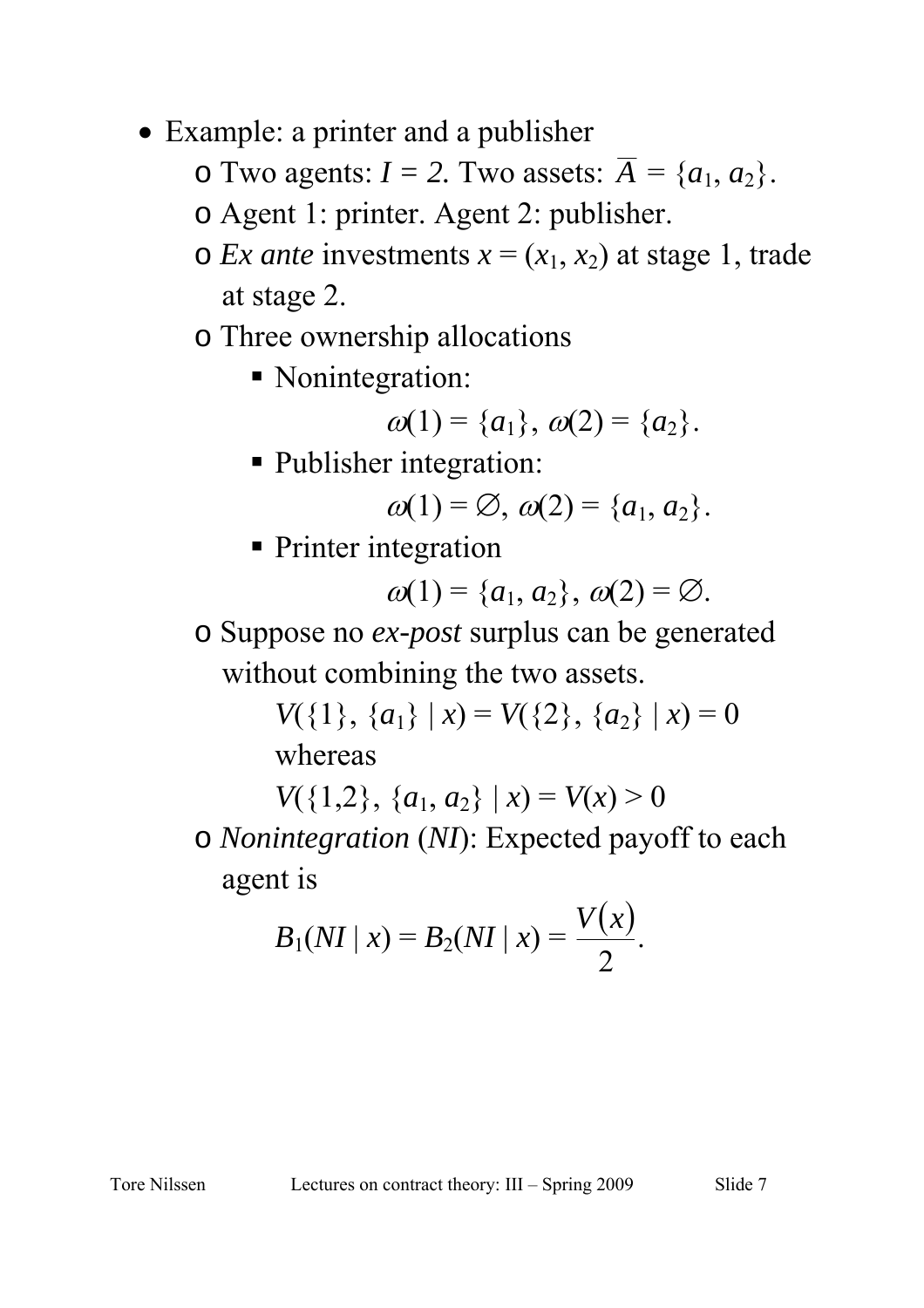o *Printer integration* (*PI*): It is possible for the printer alone to generate surplus if he owns both assets, but not so much as if he had hired the publisher:

$$
V(\{2\}, \emptyset \mid x) = 0, V(\{1\}, \{a_1, a_2\} \mid x) = \Phi_1(x_1) < V(x)
$$

o Expected payoffs to the two agents are not the same, since the printer has a stand-alone value:

$$
B_1(PI \mid x) = \frac{V(x) - \Phi_1(x_1)}{2} + \Phi_1(x_1),
$$
  
\n
$$
B_2(PI \mid x) = \frac{V(x) - \Phi_1(x_1)}{2}
$$

$$
\text{o } \text{Published} \text{in the gradient } (p\text{I}) \text{ is similar:}
$$
\n
$$
B_1(p\text{I} \mid x) = \frac{V(x) - \Phi_2(x_2)}{2},
$$
\n
$$
B_2(p\text{I} \mid x) = \frac{V(x) - \Phi_2(x_2)}{2} + \Phi_2(x_2).
$$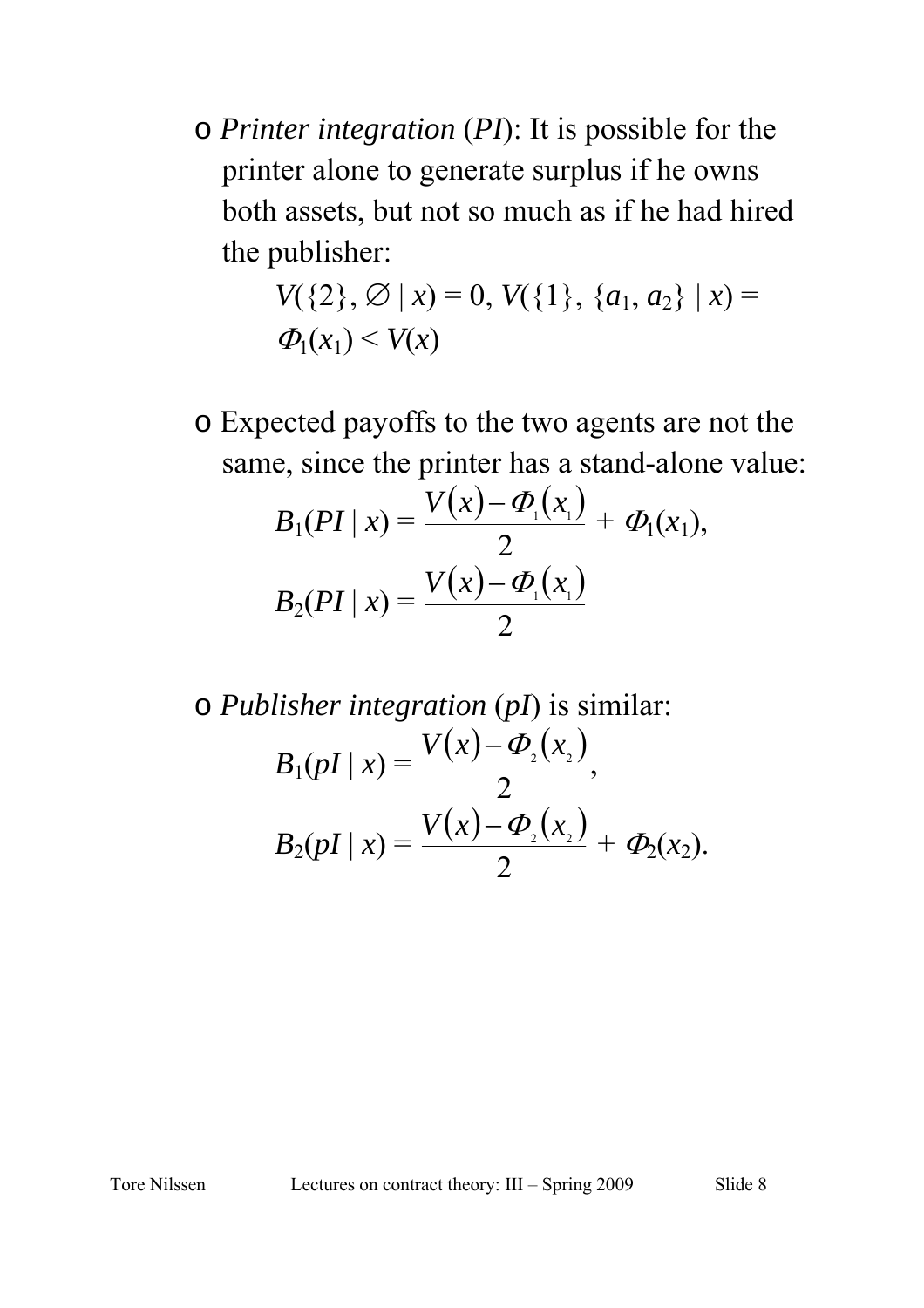o *Ex ante* investments: Given the ownership allocation  $\omega(S)$ , each agent chooses his investment *xi* according to

$$
\frac{\partial}{\partial x_i}B_i(\omega(S) \mid x_1, x_2) = \psi_i'(x_i)
$$

- Investments are not contractible and are chosen non-cooperatively.
- For example, under nonintegration, equilibrium investments are given by:

$$
\frac{1}{2}\frac{\partial}{\partial x_i}V(x_1,x_2)=\psi_i^{\prime}(x_i), i=1,2
$$

o Printer has greater investment incentives under printer interation than under nonintegration, etc.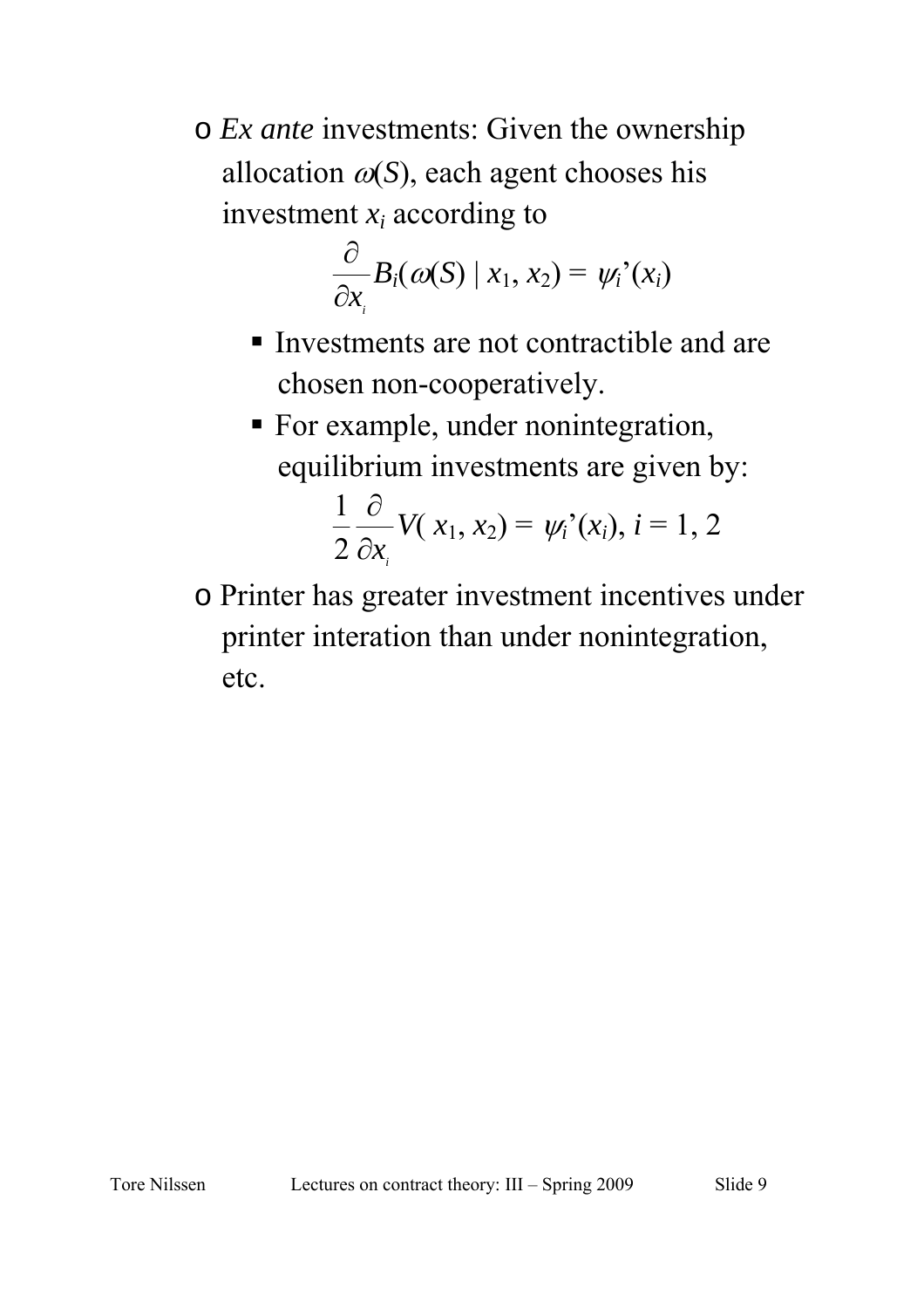o Suppose agents' investments are *complementary*:

$$
\frac{\partial^2}{\partial x_1 \partial x_2} V(x_1, x_2) \geq 0.
$$

- $\circ$  If  $\Phi_i$ <sup>'</sup>( $x_i$ ) > 0, then integration provides more investments than nonintegration.
- $\circ$  If  $\Phi_i^{\prime}(x_i) \leq 0$ , then nonintegration provides more investments.
	- Example: the investment of agent *i* is fitted to be used together with agent *j*. When he is not there, then the investment is counterproductive.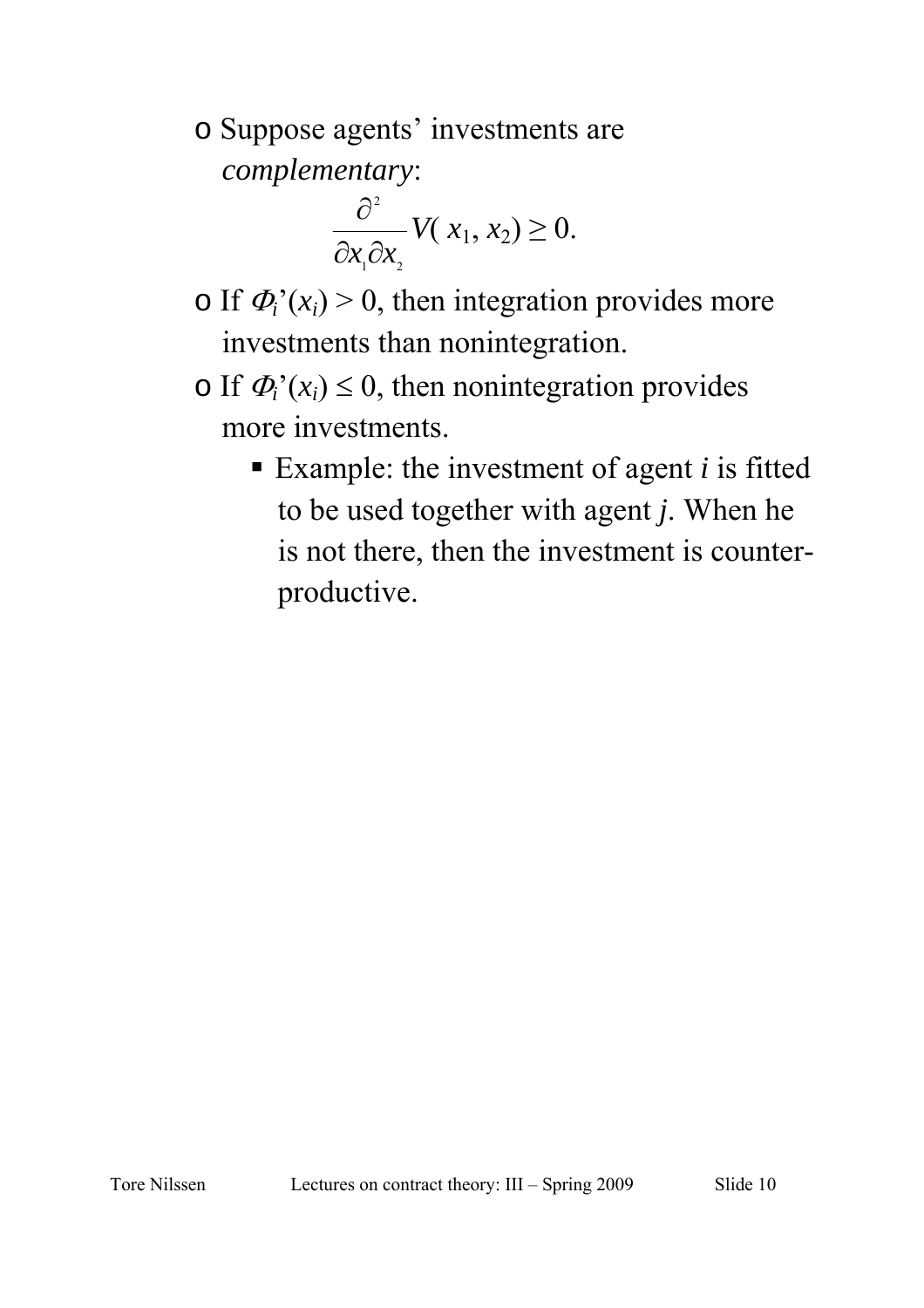- The general case
	- o Regularity assumptions on *V* and ψ.
	- o Investment complementarity for all pairs of agents *i*, *j*.

o Superadditivity: for all  $S' \subseteq S$ ,  $A' \subseteq A$ ,

 $V(S, A | x) \geq V(S', A' | x) + V(S \ S', A \ A' | x)$ o Increasing returns to group size and number of assets: for all  $S' \subseteq S$ ,  $A' \subseteq A$ ,

$$
\frac{\partial}{\partial x_i} V(S, A \mid x) \ge \frac{\partial}{\partial x_i} V(S^*, A^* \mid x)
$$

o If marginal returns on investments are higher for all agents under ownership allocation  $\hat{\omega}$ than under  $\omega$ , that is,

 $\partial x_i^{\dagger}$  $\frac{\partial}{\partial y}B_i(\hat{\omega} | x) \geq$ *i* ∂*x*  $\frac{\partial}{\partial y}B_i(\omega | x)$ , for all *x* and all *i*,

 then also equilibrium investment levels are higher:

 $x_i^e(\hat{\omega}) \geq x_i^e(\omega)$  $x_i^e(\hat{\omega}) \geq x$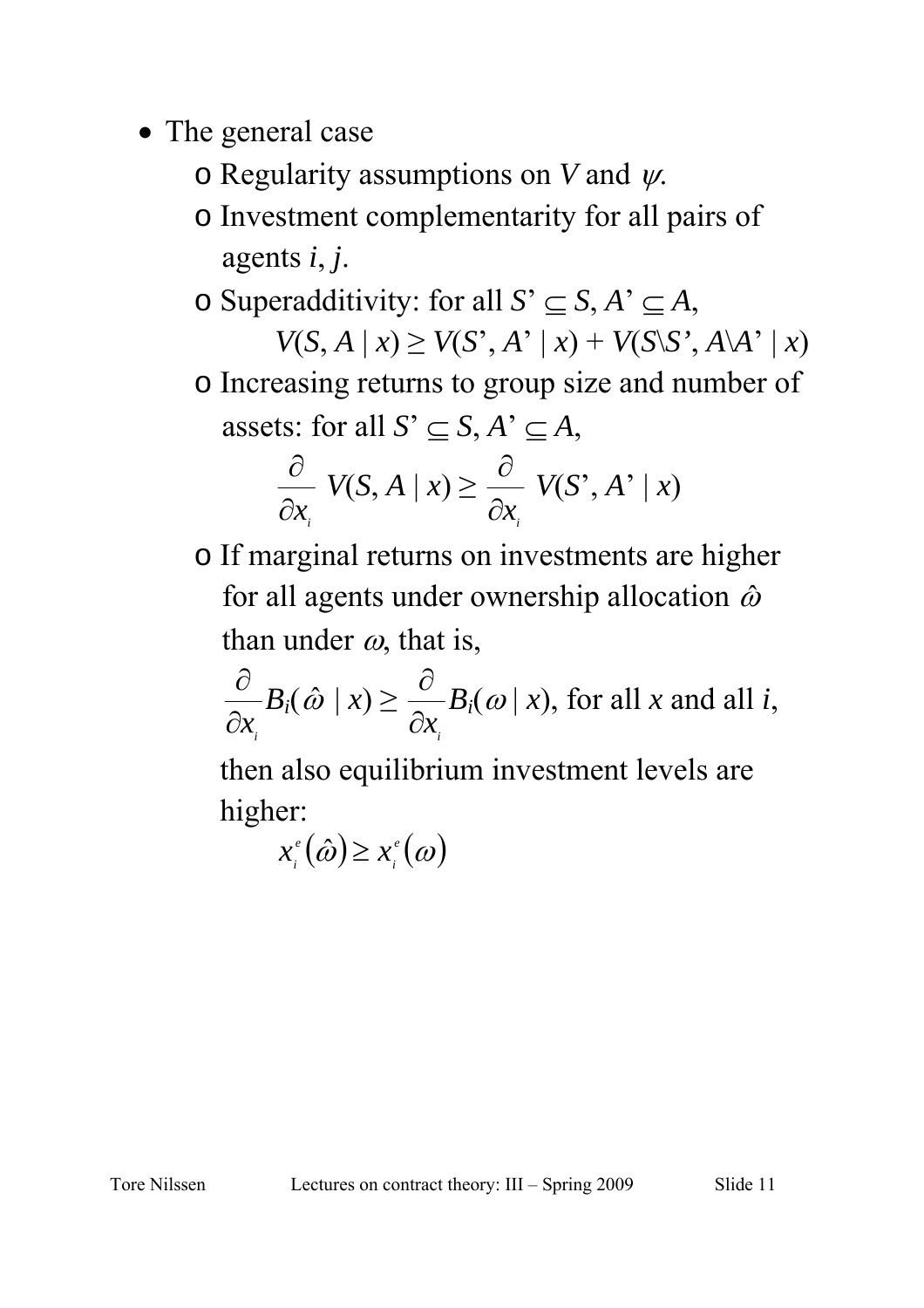- A three-agent example: printer, publisher, bookseller
	- o Suppose again that no ex post surplus can be generated without combining all three assets.
	- o Nonintegration:

$$
B_1(NI \mid x) = B_2(NI \mid x) = B_3(NI \mid x) = \frac{V(x)}{3}.
$$

o Printer integration: Printer also owns publisher asset.

$$
B_{1,2}(I \mid x) = B_3(I \mid x) = \frac{V(x)}{2}.
$$

- o By integrating, the printer and the publisher weaken their bargaining position vis a vis the bookseller.
- o This integration is only profitable if it considerably increases investment levels, so that

$$
\frac{V(x_{_{Pl}})}{2} - \psi(x_{PI}) > \frac{2V(x_{_{NI}})}{3} - \psi(x_{NI})
$$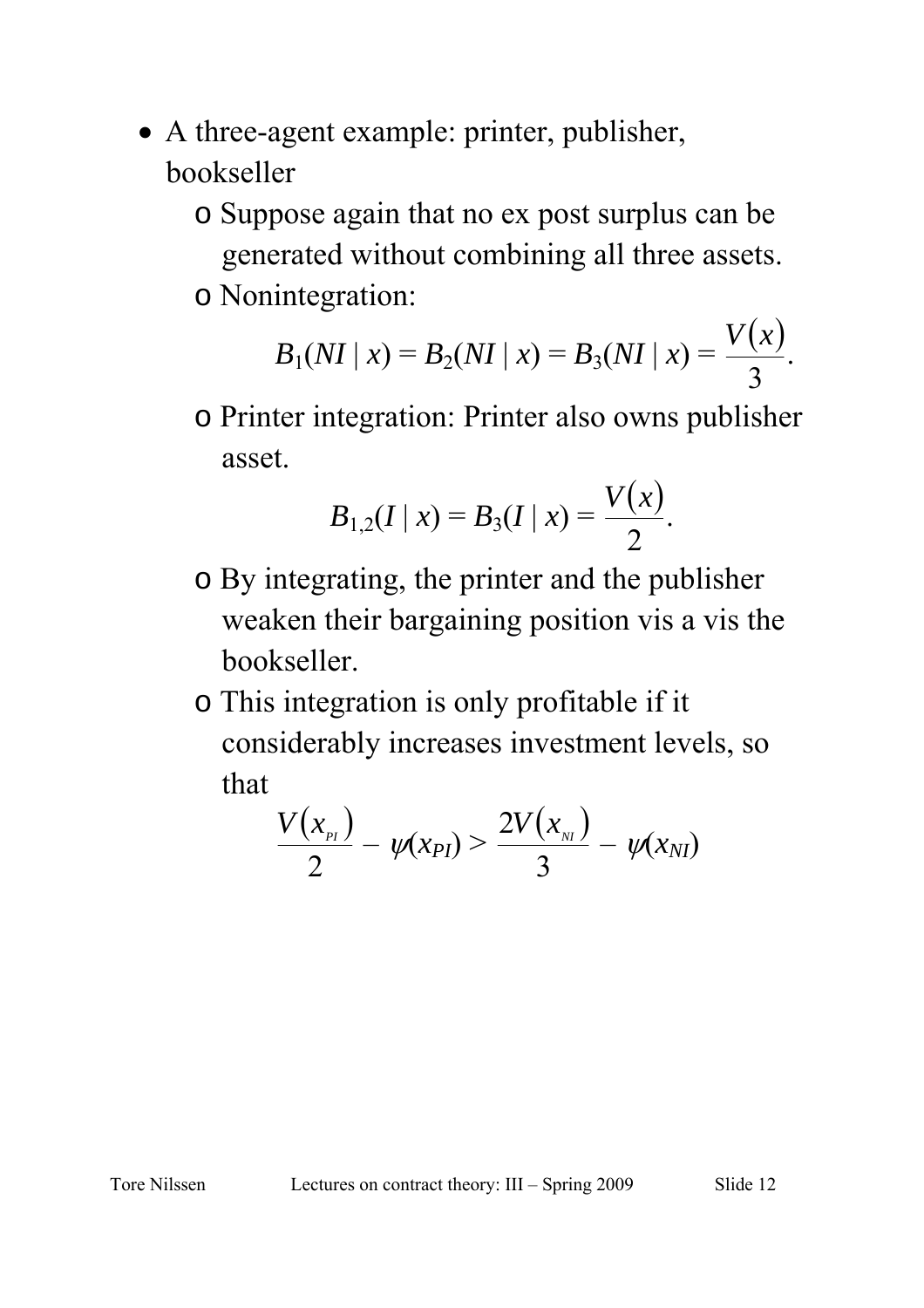# Supply assurance: substitutable investments

- Three firms: one upstream supplier of inputs to two downstream firms: *D*1, *D*2, *U*.
- Only downstream firms make investments: advertising, etc.
- The two firms' investments are substitutable, since they compete for inputs.
	- o Increased investment by firm *i* increases the *ex post* value of the input for this firm, lowers the profit of firm *j* and therefore discourages firm *j* from investing.
- Random *ex post* surplus
	- o Downstream firm *Di* can generate ex post surplus by teaming up with upstream firm *U*:  $V_i(x_i, \theta)$ , where  $x_i$  is  $D_i$ 's ex ante investment and  $\theta$  is a random variable.
	- $\circ$  For some realizations of  $\theta$ ,  $V_1 > V_2$ ; for other realizations, it is the opposite.
- Upstream firm has all bargaining power sells inputs to highest bidder at a price equal to secondhighest valuation  $V_i(x_i, \theta)$ .
- Efficient investment levels: *E*[  $\partial x$ <sub>*i*</sub>  $\frac{\partial}{\partial y}V_i(x_i, \theta) = \psi_i(x_i)$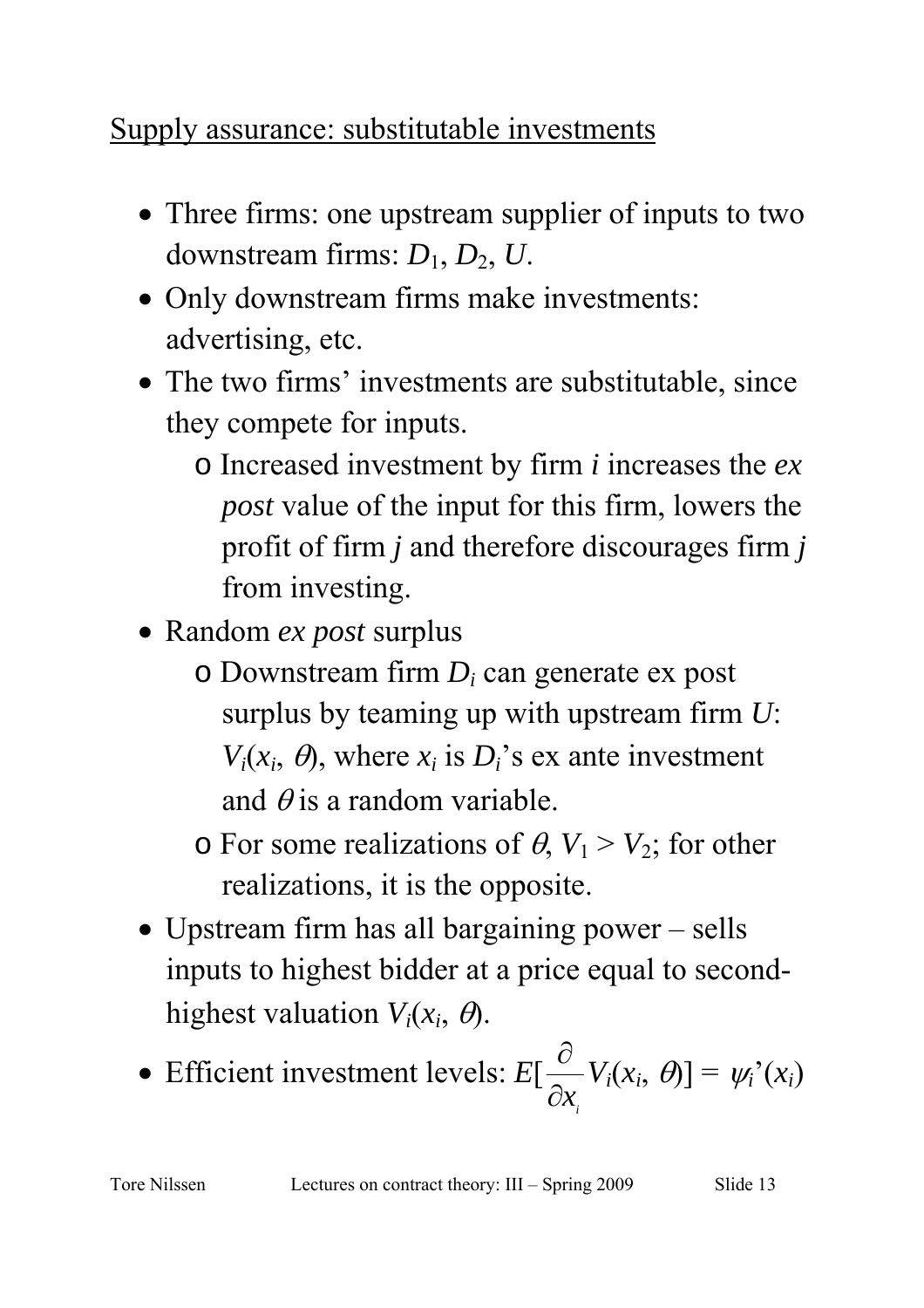- Nonintegration: equilibrium investment levels are efficient.
	- o Because of the second-price auction, a downstream firm gets to appropriate its entire ex post rent when it is positive.
- Vertical integration in equilibrium: incentives to *foreclose* the unintegrated downstream firm.
	- o Two firms: integrated {*D*1, *U*} and unintegrated  $D_2$ .
	- o The integrated firm appropriates not only all of its own ex post rent but also some of the unintegrated firm's ex post rent.
	- o The integrated firm overinvests, the unintegrated firm underinvests.
	- o Incentives to integrate: Nonintegration cannot occur in equilibrium.
	- o In order to sustain nonintegration, an agreement not to retrade assets is necessary.
		- Difficult to write a complete such contract.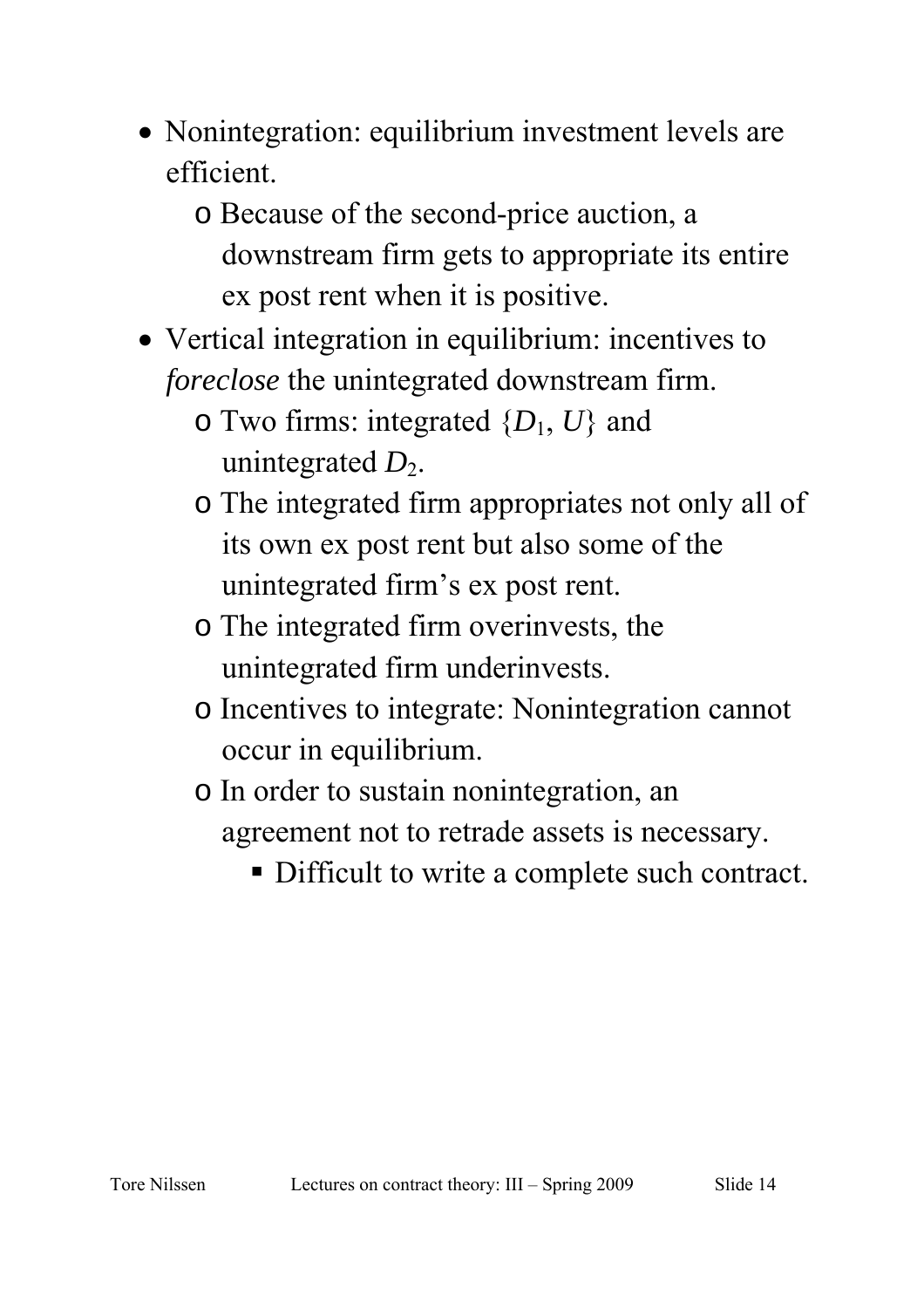#### Corporate governance

- Separation ownership/control
- Risk neutral entrepreneur has an idea, but no cash. Needs funds  $K > 0$  to start up the firm. Risk neutral investor has funds.
- After start-up, an event  $\theta$  may occur requiring an action *a* to be undertaken.

o Two possible events, good and bad:

 $\theta \in {\theta_R, \theta_G}$ 

o Probability of a good event is  $p \in [0, 1]$ .

o Two possible actions, liquidate or continue:

 $a \in \{a_L, a_C\}$ 

o Private cost or benefit to the entrepreneur from the action:

$$
h(a_j, \theta_i) = h_j^i
$$

- personal satisfaction, reputation, etc.
- When completed, project realizes returns  $r \in \{0,1\}$ . o Probability of high return,  $r = 1$ , in event  $\theta_i$  and after action  $a_j$ , is  $y_j^i$ .
	- $\bullet$  *y*<sup>*i*</sup> is also expected return.
- Efficient action: continuation in good event, liquidation in bad.

*G L G L G C*  $y_c^G + h_c^G > y_L^G + h_L^G$ , and  $y_c^B + h_c^B < y_L^B + h_L^B$ *B L B C*  $y_c^{\textit{B}} + h_c^{\textit{B}} < y_L^{\textit{B}} + h_c^{\textit{B}}$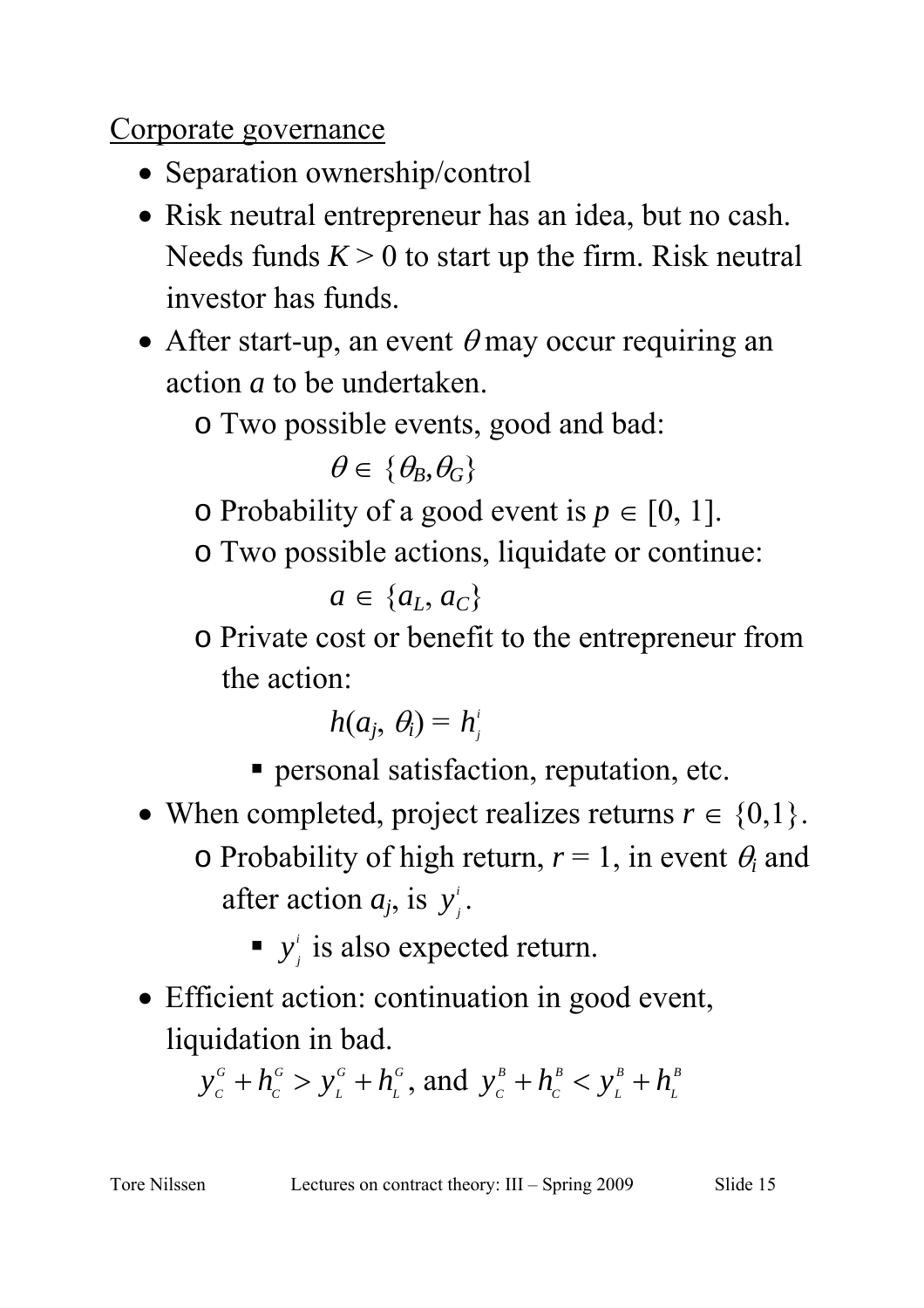• Positive expected return

 $p y_c^G + (1-p) y_L^B > K.$ 

- Incomplete contract: entrepreneur and investor cannot write a contract contingent on the event  $\theta$ .
- But there is a *signal* information correlated with the true event – that contracts can be based on.

o Signal:  $\zeta \in \{\zeta_G, \zeta_B\}.$ 

- o Probability of good signal when event is good  $p^{G} = Pr(\zeta_{G} | \theta_{G}) > \frac{1}{2}$
- o Probability of bad signal when event is bad  $p^B = Pr(\zeta_B | \theta_B) > \frac{1}{2}$
- $\circ$  The closer to  $\frac{1}{2}$  are  $p^G$  and  $p^B$ , the more incomplete is the contract. A measure of contract incompleteness:

 $d = (1 - p^G) + (1 - p^B)$ 

- o Contract: action  $a(\zeta)$  and repayment to investor *t*(ζ, *r*, *a*).
- o A simpler contract when action cannot be contract upon (for example because of moral hazard):

$$
t(\zeta, r) = t_{\zeta}r + k_{\zeta}
$$
, satisfying:  $t(\zeta, r) \le r$ .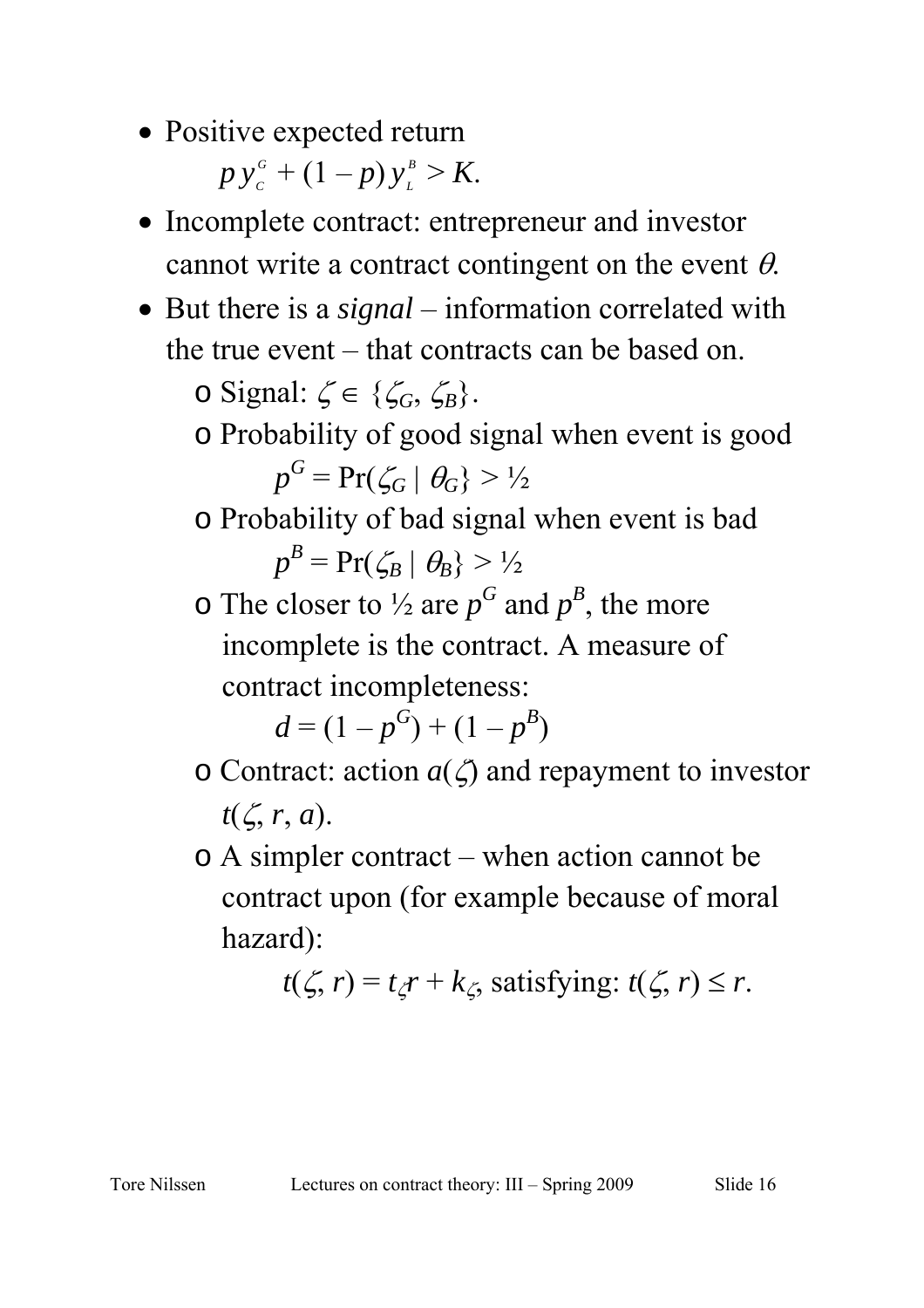- Entrepreneur control
	- o The entrepreneur is interested in both monetary returns and private benefits

 $a_{E}^{i}$  = arg max<sub>*j*</sub> {  $y_{i}^{i}$ (1 – *t<sub>l</sub>*) –  $k_{l}$  +  $h_{i}^{i}$ }

- o Even if the initial contract is inefficient, for example calling for liquidation when event is good but signal bad, the ex post contract, after renegotiation, is efficient.
	- The investor has funds and is able to bribe the entrepreneur to achieve efficiency.
- o But investor protection is weak the investor does not always get his share of the returns from renegotiation.
	- Example: Suppose  $h_c^G > h_L^G$  and  $h_c^B > h_L^B$ ; the entrepreneur's private benefit is greater with continuation than with liquidation, no matter what the state is.
	- The entrepreneur needs a sufficiently large stake in the firm, or else he will inefficiently choose to continue in the bad state.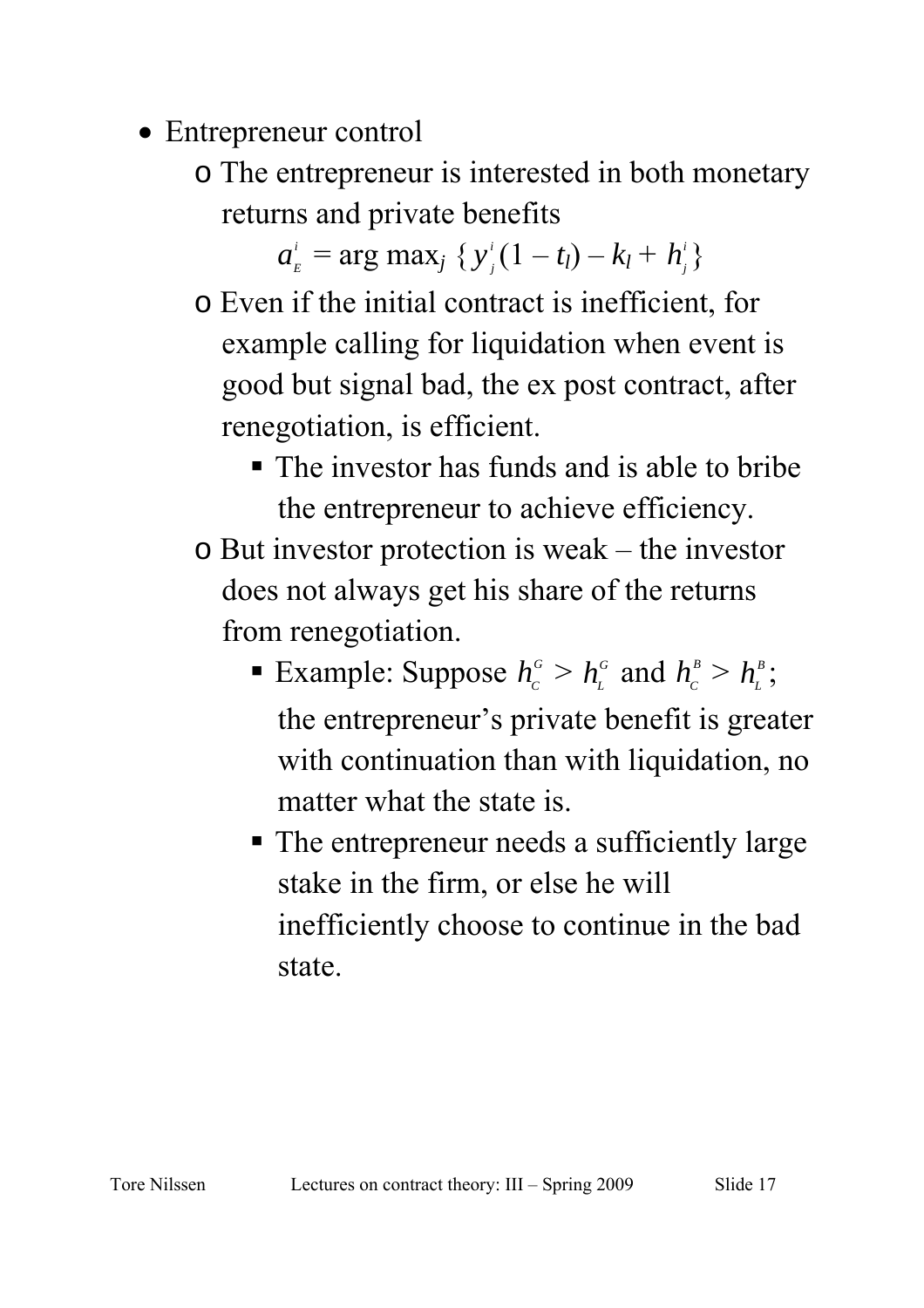**Difference in total payoff in the bad state** between the two actions

> $\boldsymbol{\Delta}^{\!\mathcal{B}}\mathcal{=}\mathcal{(\,}\boldsymbol{y}_{\scriptscriptstyle L}^{\scriptscriptstyle B}\mathcal{+}\boldsymbol{h}_{\scriptscriptstyle L}^{\scriptscriptstyle B}$  $\left(y_{\scriptscriptstyle L}^{\scriptscriptstyle B} + h_{\scriptscriptstyle L}^{\scriptscriptstyle B}\right) - \left(\,y_{\scriptscriptstyle C}^{\scriptscriptstyle B} + h_{\scriptscriptstyle C}^{\scriptscriptstyle B}\right)$  $y_c^B + h_c^B$

• Difference in monetary returns

 $\Delta_j^B = y_L^B - y_C^B$ 

- Three strategies for the investor and entrepreneur
	- 1)Rely entirely on renegotiation: Investor gets all monetary returns, but entrepreneur continues even in the bad state. Investor's expected payoff

 $\Pi_R = p y_c^c + (1-p) y_c^b$ 

2)Write a *renegotiation-proof contract*: the entrepreneur must now get the proper incentives for choosing liquidation in the bad state  $(1-t_{\zeta})\mathcal{\mathcal{\mathcal{\mathcal{L}}}}_{\mathcal{\mathcal{Y}}}^{\mathcal{\mathcal{B}}}\geq\mathcal{\mathcal{\mathcal{L}}}_{\mathcal{\mathcal{Y}}}^{\mathcal{\mathcal{B}}}-\mathcal{\mathcal{\mathcal{L}}}^{\mathcal{\mathcal{B}}}\Leftrightarrow$ *B B*  $\overline{\Delta}^{\!\scriptscriptstyle B}_{\!\scriptscriptstyle \rm v}$   $\overline{\Delta}^{\!\scriptscriptstyle B}$ 

$$
1-t_{\zeta}\geq \frac{\Delta_y^2-\Delta_y^2}{\Delta_y^B},\ \zeta=\zeta_G,\ \zeta_B
$$

Investors' expected payoff:

$$
\Pi_{NR} = [p \, y_c^{\,c} + (1-p) \, y_c^{\,s}] \, \frac{\Delta^B}{\Delta_y^B}
$$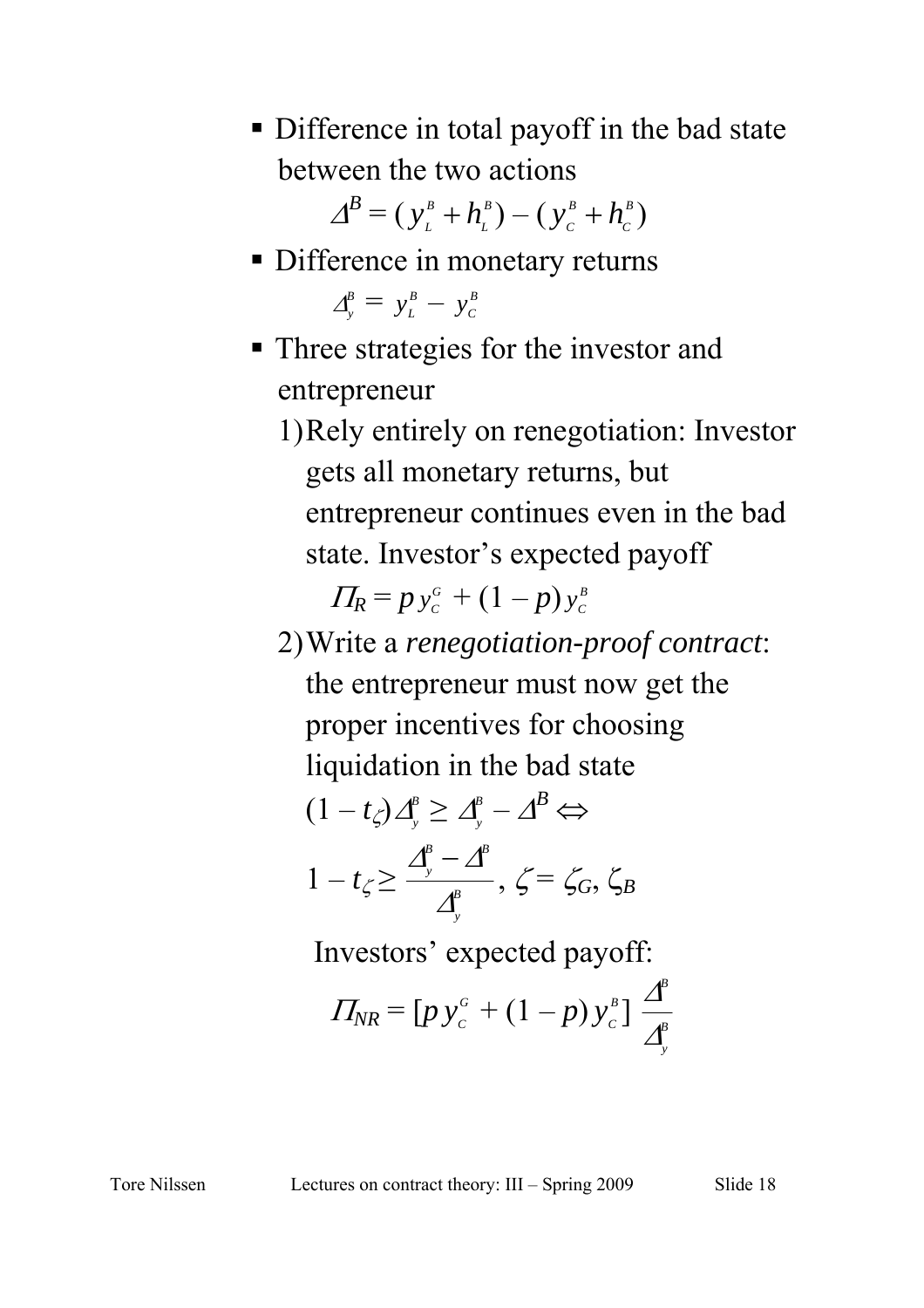3)Write a *partially renegotiation-proof contract*: a contract that depends on the signal received:

$$
t_B=\frac{\Delta^B}{\Delta^B_y},\ t_G=1,
$$

 with a corresponding expression for investor's expected payoff, <sup>Π</sup>*PR*. o In sum, entrepreneur control results in efficient investment levels, but investor protection may be so weak that there will be no funding, which happens when

 $\max\{ \Pi_{NR}, \Pi_{R}, \Pi_{PR}\} \leq K$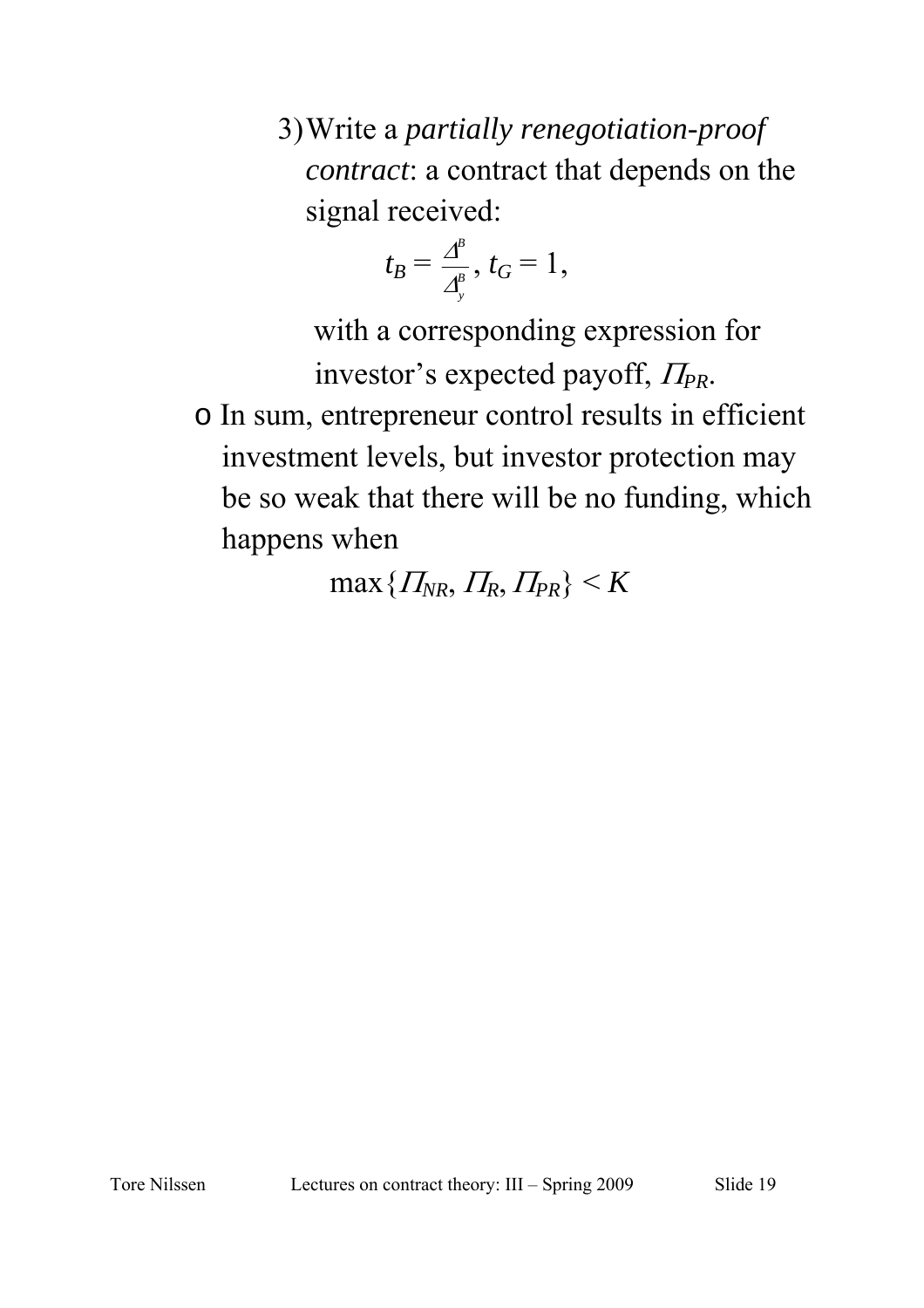- Investor control
	- o The investor always chooses the action with the highest expected monetary return  $y_j^i$ . This is not always efficient.
		- If  $y_L^G > y_C^G$ , then the investor may choose to liquidate in the good state, even though continuation is efficient. – Short-termism.
		- In order to avoid liquidation, the entrepreneur must bribe the investor with an amount  $t_{\zeta}(y_L^c - y_C^c)$ .
		- But the entrepreneur has no own funds, and can therefore bribe only with

$$
y_c^c(1-t_{\zeta})-k_{\zeta}.
$$

■ *Ex post* efficiency requires

$$
t_{\zeta} \le \frac{y_c^{\sigma} - k_{\zeta}}{y_L^{\sigma}}
$$

- This may be insufficient to cover investor's expenses, implying that an inefficient contract is necessary
- o In sum, investor protection strong. But efficient action not guaranteed because of entrepreneur's lack of funds to bribe the investor.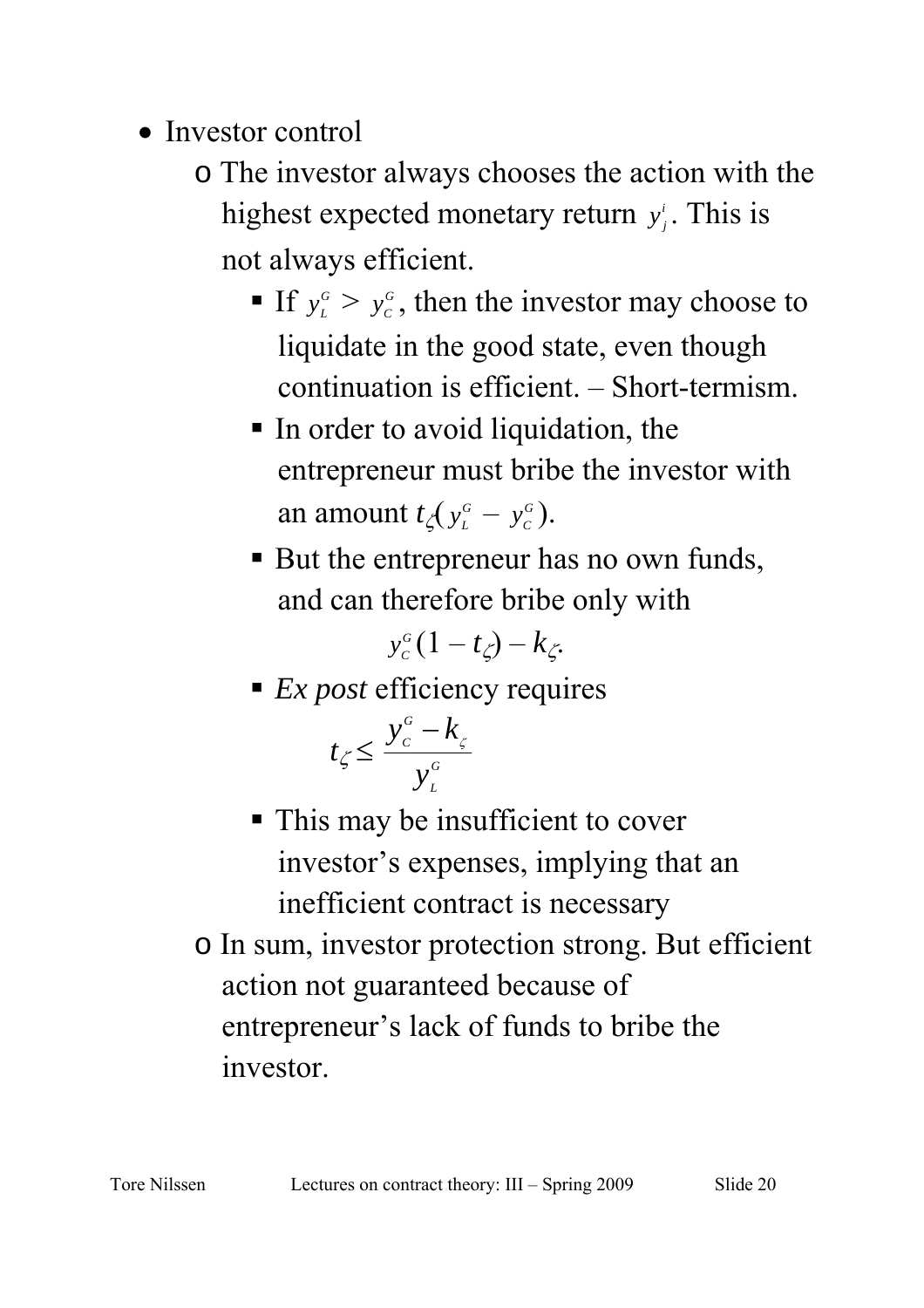- Summary so far
	- o Entrepreneur control: always efficient, but may not be feasible
	- o Investor control: always feasible, but may not be efficient.
- Contingent control
	- o Control to entrepreneur following signal ζ*G*, control to investor following signal ζ*B*.
	- o If entrepreneur control is not feasible and investor control is inefficient, then contingent control may be desirable.
- Empirical studies: venture-capital investment contracts
	- o Future financing and control rights are often made contingent on observable measures of firm performance.
	- o Kaplan and Stromberg (2003).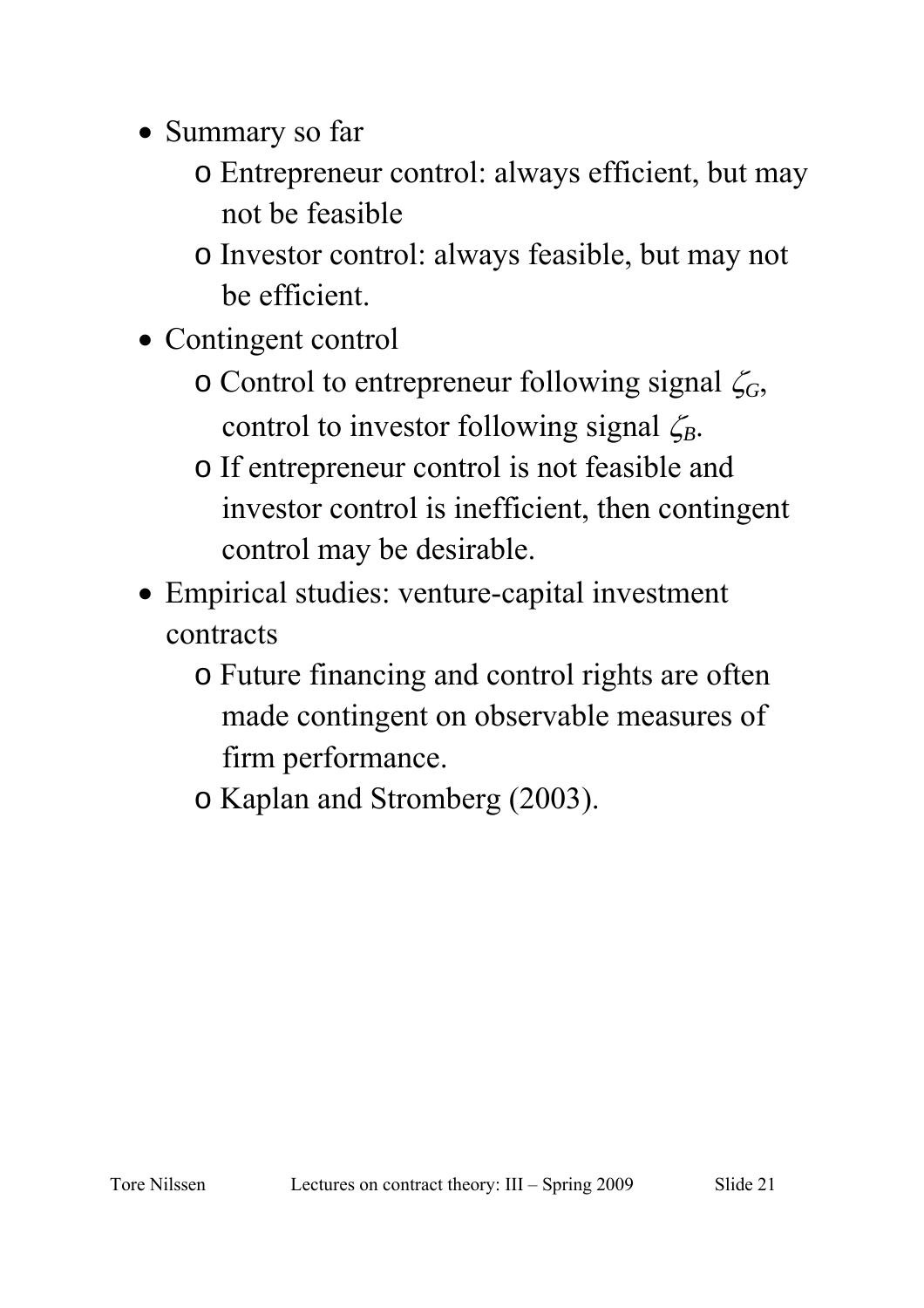### Cash flow diversion

- Two periods of returns from project. Entrepreneur may divert cash flow at the early date. Allocation of control may need to depend on whether or not entrepreneur pays back.
- A simple version of Hart and Moore (1998).
- Exposition here based on Hart (1995).

| $t = 0$         | $t = 1$                                                                                 | $t = 2$                                      |  |
|-----------------|-----------------------------------------------------------------------------------------|----------------------------------------------|--|
| Investment<br>К | Revenue $y_1$ .<br>Liquidation of a<br>fraction $(1-f)$ , with a<br>value of $(1-f)L$ . | Revenue $f_{y_2}$ .<br>Project<br>completed. |  |

- If the firm does not pay at  $t = 1$ , then control over the firm is transferred to the creditors and liquidated, in whole or in part.
- Both  $y_1$  and  $y_2$  are non-verifiable.
	- o Correspondance with previous model: *fy*<sup>2</sup> corresponds to private benefit *h*,  $(1 - f)L$  to verifiable monetary income *y*.
- Can investor *C* trust that *E* does not take the money and run? Can *C* be sure that the debt is payed down at  $t = 1$  when there is revenue available to do it?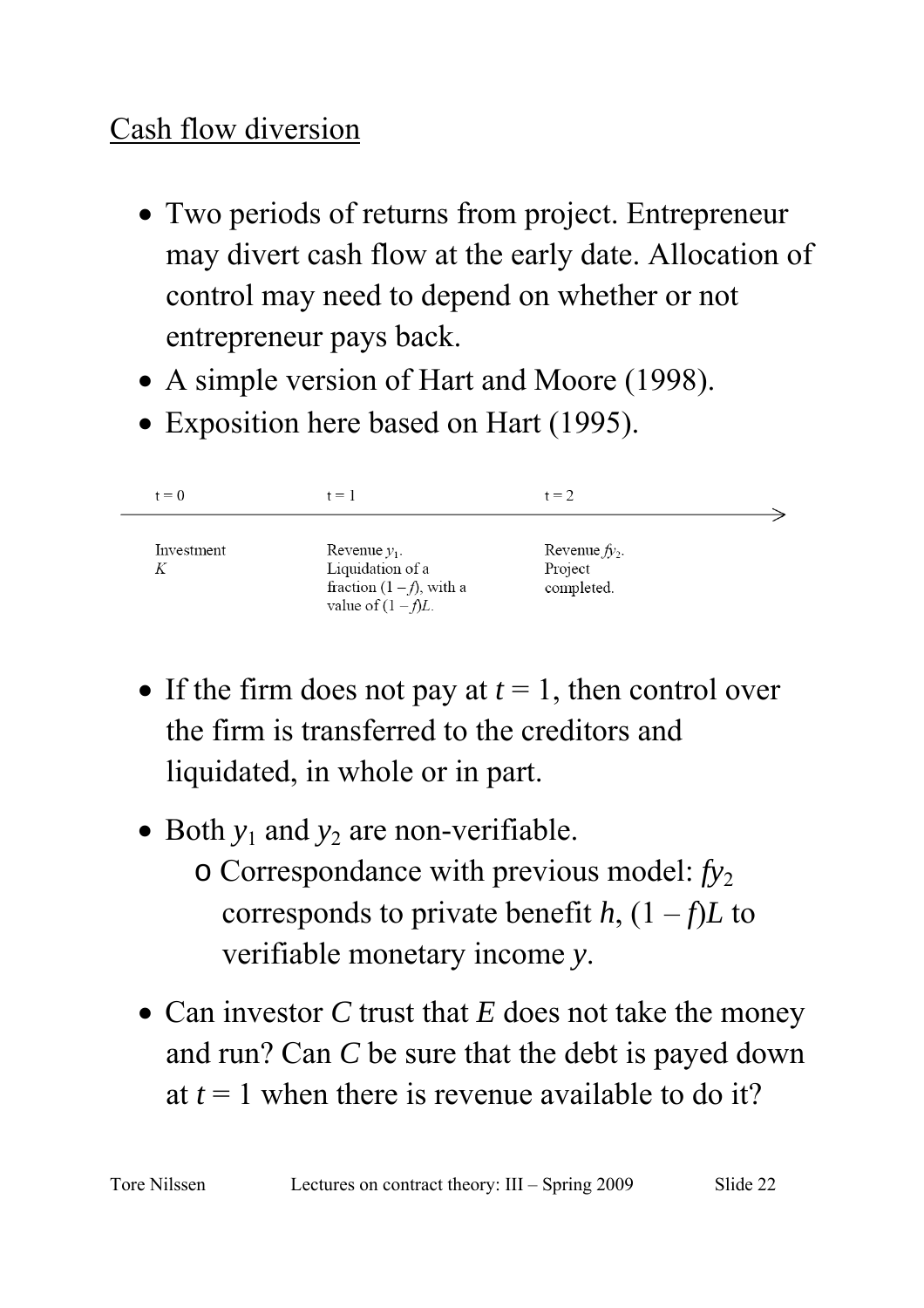- *E*'s initial wealth  $w \in (0, K)$ .
- Continuing until  $t = 2$  is first-best:

 $y_2 > L$ 

• Investment is profitable in first best; however, second-hand value of assets is lower than firsthand:

$$
y_1 + y_2 > K \ge L
$$

- Contract:  ${B, P}$ 
	- $\circ$  *E* borrows  $B \ge K w$  at  $t = 0$  and promises to pay  $P \leq L$  at  $t = 1$ .
	- o If he defaults on his debt, *C* seizes control and liquidate the project.
- Scope for *renegotiation*: In case *E* defaults, it is possible for him to renegotiate with *C* in order to carry on part of the project.
- Entrepreneur control: *E* has all bargaining power.
- $t = 2$ : *E* keeps everything,  $f_{y_2}$ .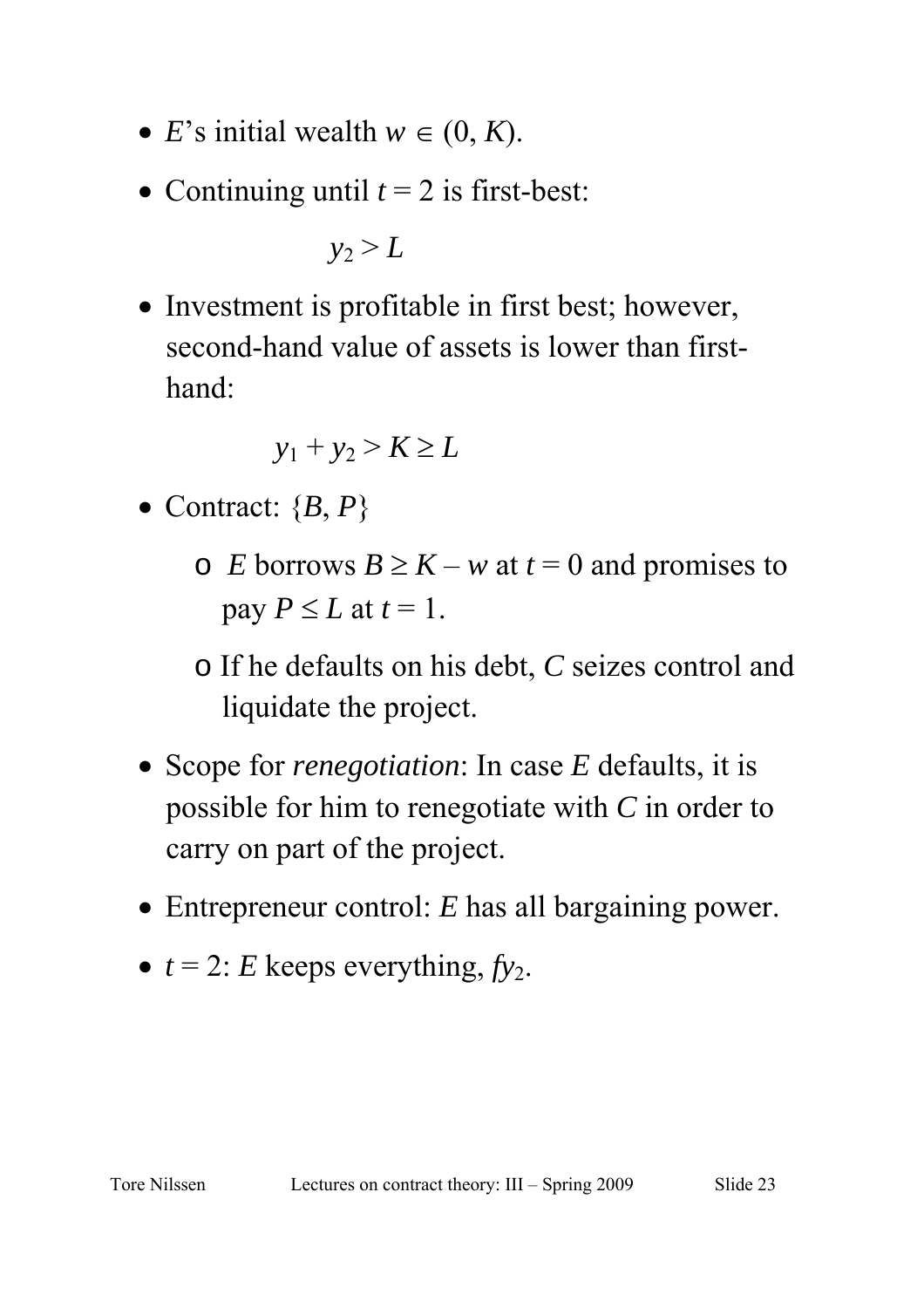•  $t = 1$ : *E* prefers to give *C* as much as possible, since  $y_2 > L$ .

o *E* has available

$$
w+B-K+y_1.
$$

o Thus, *f* is determined as:

*f* = 1, if  $w + B - K + y_1 \ge P$ *f* solves:

$$
w + B - K + y_1 + (1 - f)L = P,
$$

otherwise.

• *E* has all bargaining power  $\Rightarrow$  *P* = *B* 

$$
\Rightarrow f = \min\left[1, 1 - \frac{K - w - y_1}{L}\right] \tag{9}
$$